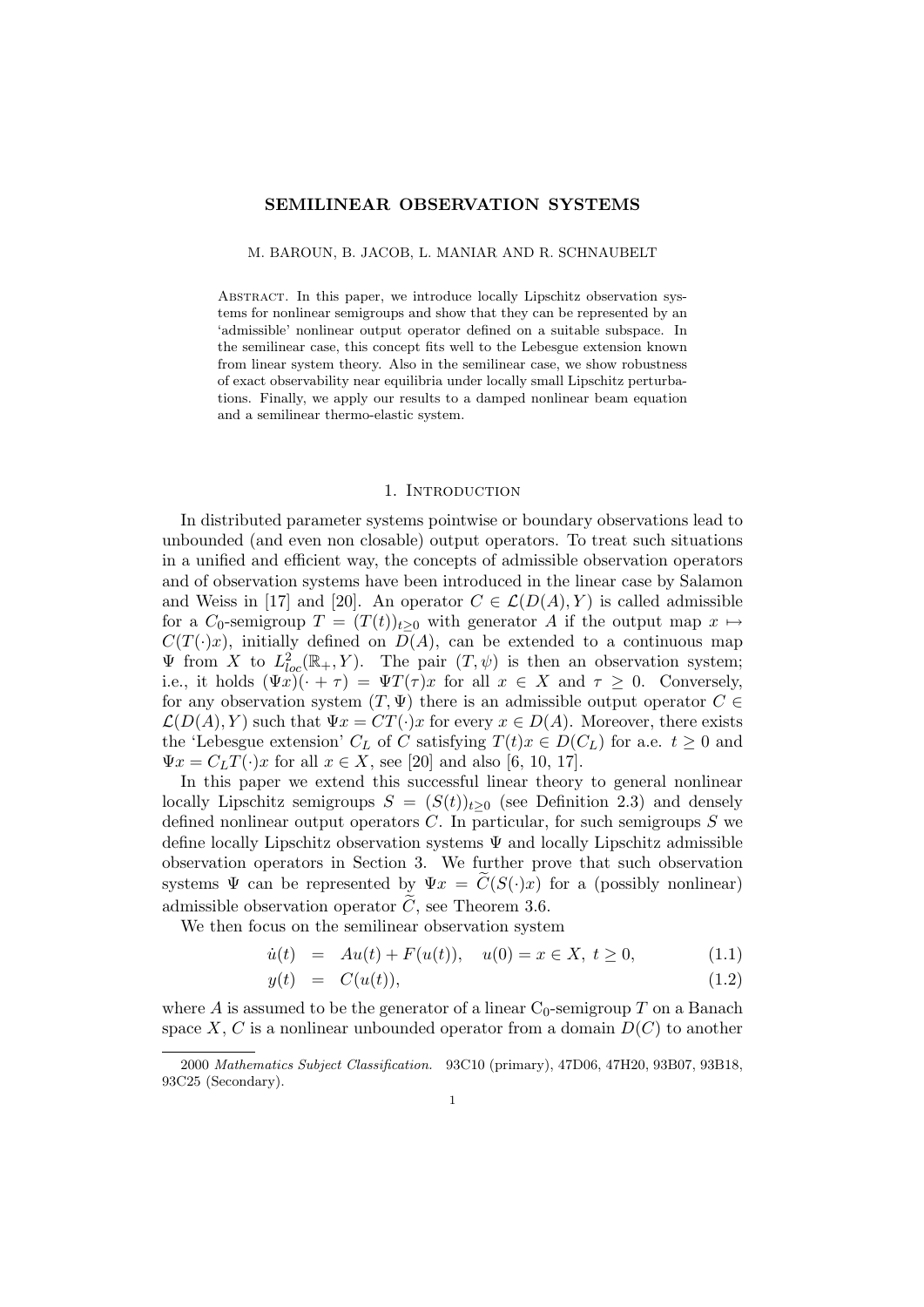Banach space Y and  $F$  is a locally Lipschitz continuous nonlinear operator from X into itself. Throughout we assume that  $F$  has linear growth.

It is well known, see e.g. [16], that the state equation (1.1) has a global unique mild solution given by  $u(\cdot; x)$  for every  $x \in X$ . Moreover, by  $S(t)x = u(t; x)$  one defines a semigroup S of locally Lipschitz continuous operators. One now looks for sufficient conditions for the admissibility of  $C$  for  $S$ . As an important special case, we assume that  $C$  is an admissible linear output operators for  $T$ . In this situation one can in fact construct a nonlinear observation system  $(S, \Psi_F)$  given by  $(3.5)$ , which is the integrated version of  $(1.1)$ – $(1.2)$ . Moreover, the system is  $(S, \Psi_F)$  represented by the Lebesgue extension  $C_L$  of C with respect to T, see Theorem 3.7.

In Section 4 we then define and study local exact observability of locally Lipschitz observation systems. Again, in the case of the semilinear system  $(1.1)$ – $(1.2)$  with a linear admissible operator C, it is desirable to have criteria of the observability of the system in terms of the linear system given by  $T$  and C. In fact, in Theorem 4.4 we show that near an equilibrium  $x_0$  of (1.1) the linear system is exactly observable on  $[0, \tau]$  if and only if  $(1.1)$ – $(1.2)$  is locally exactly observable on [0,  $\tau$ ], provided that the Lipschitz constant of F near  $x_0$ is sufficiently small. This property holds if  $F \in C^1(X)$  with  $F'(x_0) = 0$ .

Similar robustness results for admissibility and exact observability were shown for globally Lipschitz  $F$  in the paper  $[3]$  by two of the authors. In that paper also additional regularity properties of  $F$  or  $T$  were assumed which were needed to treat the variation of constants formula related to (1.1). In the present we could discard these extra assumptions by using an estimate for the convolution  $f \mapsto C_L T * f$  established in [18] for admissible C, see (3.6).

If the system is linear and  $X$  is a reflexive Banach space (e.g. Hilbert space), then the concept of controllability is dual to the concept of observability. For nonlinear systems the situation is more involved. Consequently, most publication study exact controllability and exact observability separately. There are various publications in the literature on the controllability of specific semilinear systems. We refer the reader to  $[2, 4, 5, 11, 22]$  and the references therein. On the other side, to our knowledge, there are only few results on observability of semilinear systems with linear (or nonlinear) observation operators. In particular, Mangnusson established in [15] a robustness result for exact observability near an equilibrium. He allowed for a larger class of nonlinearities in (1.1), but considered only (nonlinear) observation operators defined on X. In contrast, we focus on observation operators defined only on subspaces.

The paper is organized as follows. In Section 2, we discuss background material on locally Lipschitz semigroups and semilinear equations as well as the basic notions and results on linear observation systems. In Section 3 and 4 we prove the above indicated results on admissibility and observability, respectively. Finally, in Section 5, we apply our results to a damped semilinear beam equation and a semilinear thermo-elastic system.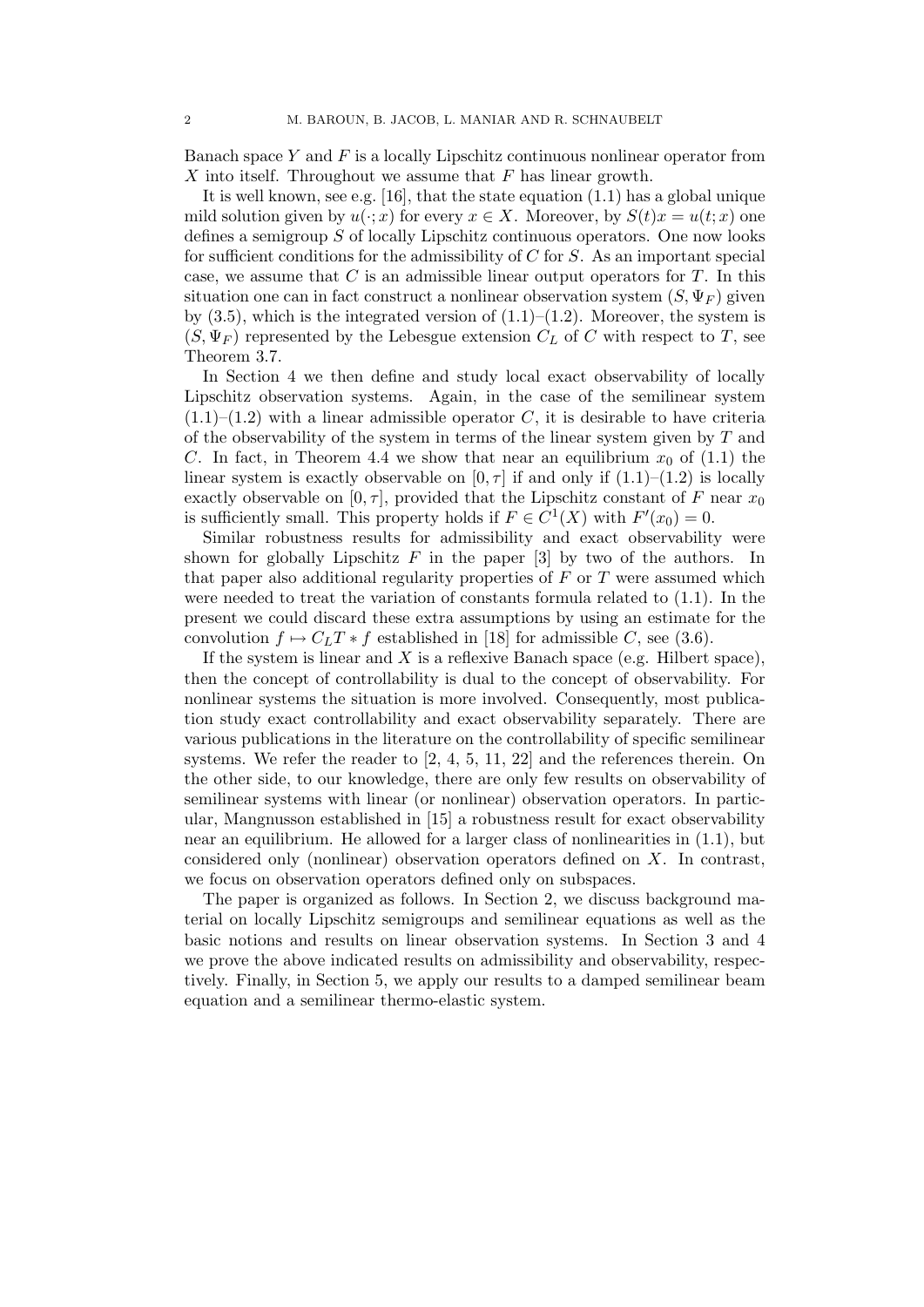#### 2. Background

In this section we introduce notations and assumptions used throughout the paper. We further discuss known results about semilinear evolution equations and linear observation systems. We denote by  $X$  and  $Y$  Banach spaces (the state and the observation space, respectively). The family  $T = (T(t))_{t\geq 0}$  of linear operators is a  $C_0$ -semigroup on X with generator  $(A, D(A))$ . We can fix constants  $M, \omega > 0$  such that

$$
||T(t)|| \le Me^{\omega t} \tag{2.1}
$$

holds for all  $t > 0$ . We denote by  $\mathcal{L}(E, G)$  the space of bounded linear operators between two Banach spaces E and G and put  $\mathcal{L}(E) := \mathcal{L}(E, E)$ . Moreover, the (nonlinear) operator  $F: X \longrightarrow X$  is always assumed to be locally Lipschitz continuous; that is, for each  $r > 0$  there exists a constant  $L(r) \geq 0$  such that

$$
||F(x) - F(y)|| \le L(r)||x - y||,
$$

for all  $x, y \in X$  with  $||x|| \leq r$  and  $||y|| \leq r$ .

It is well-known (see e.g. Theorem 6.1.4 in [16]) that, under the above assumptions, for every  $x \in X$  there is a maximal  $t(x) \in (0,\infty]$  such that the problem (1.1) admits a unique mild solution  $u = u(\cdot; x) \in C([0, t(x)), X)$  given by the variation of constant formula

$$
u(t) = T(t)x + \int_0^t T(t - \sigma) F(u(\sigma)) d\sigma.
$$
 (2.2)

Moreover, if  $t(x) < \infty$  then  $\lim_{t \to t(x)} ||u(t)|| = \infty$ . For our investigations it suffices to consider mild solutions. The question whether they are in fact classical solutions of  $(1.1)$  is discussed, e.g., in [16, Chapter 6]. In this paper we work in the situation of global solvability assuming that

(H)  $||F(x)|| \le a||x|| + b$  holds for all  $x \in X$  and some constants  $a, b \ge 0$ .

Under this condition of linear growth, the formula (2.2) and Gronwall's inequality easily yield the next result.

**Proposition 2.1.** Let A generate a  $C_0$ -semigroup T satisfying (2.1) and F :  $X \rightarrow X$  be locally Lipschitz such that (H) holds. Then the problem (1.1) has a unique global mild solution in  $C([0,\infty), X)$  for each  $x \in X$ . Moreover, u is exponentially bounded in the sense that

$$
||u(t)|| \le \frac{Mb}{\omega}e^{\omega t} + Me^{(\omega + aM)t}||x|| \qquad \text{for all} \ \ t \ge 0. \tag{2.3}
$$

Remark 2.2. If we assume that F is globally Lipschitz continuous, then it has linear growth and thus (1.1) has a unique global mild solution for each  $x \in X$ .

**Definition 2.3.** A family  $S = (S(t))_{t>0}$  of locally Lipschitz operators from X into itself is called a semigroup of locally Lipschitz operators on  $X$  if it satisfies the following conditions:

- (a)  $S(t+s)x = S(t)S(s)x$  and  $S(0)x = 0$  for all  $t, s \geq 0$  and  $x \in X$ .
- (b) For each  $x \in X$ , the X-valued function  $S(\cdot)x$  is continuous on  $[0, \infty)$ .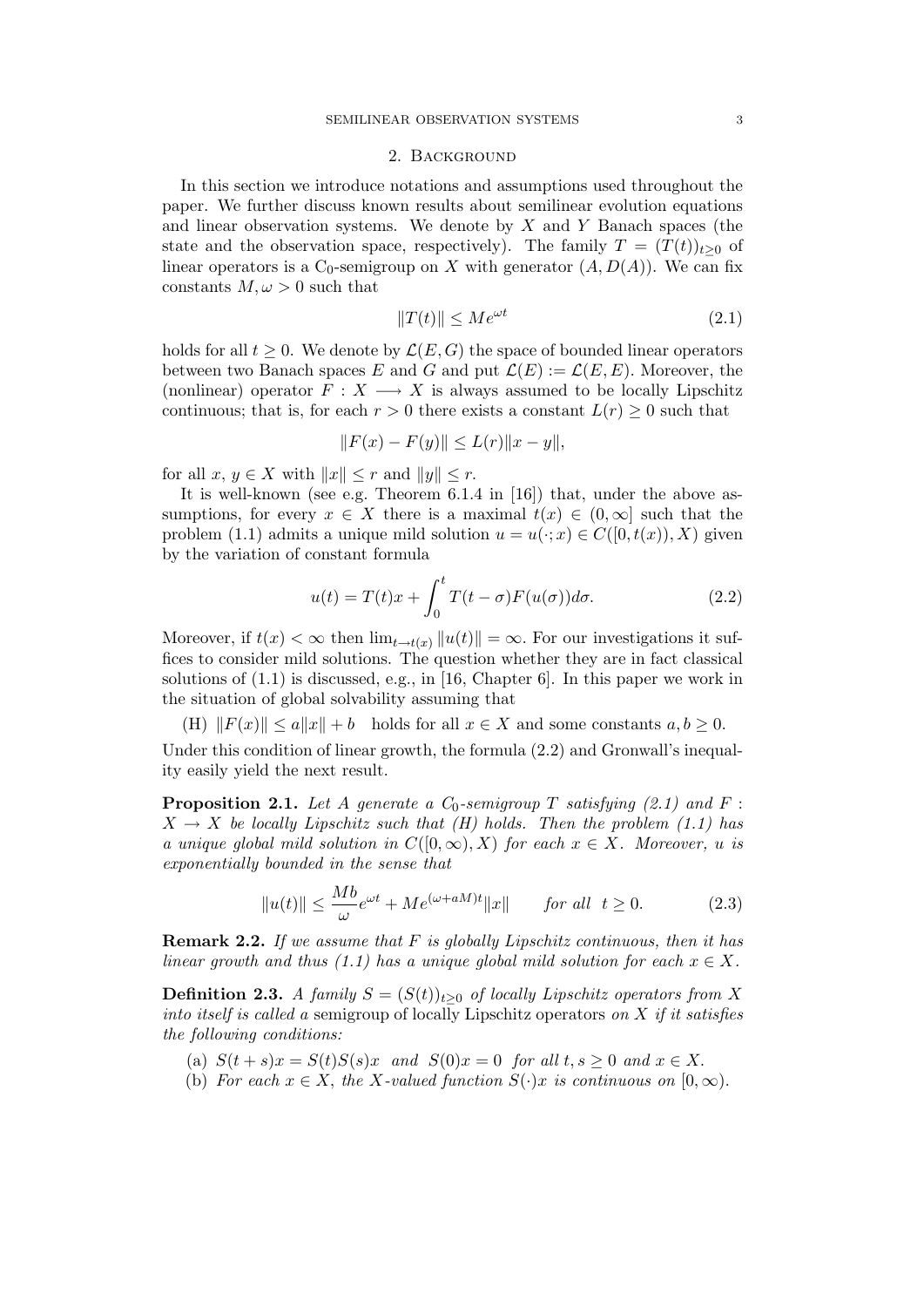(c) For every  $r > 0$  and  $t_0 > 0$  there exists a constant  $L(t_0, r) > 0$  such that for all  $x, y \in X$  with  $||x||, ||y|| \leq r$  we have

$$
||S(t)x - S(t)y|| \le L(t_0, r) ||x - y|| \quad \text{for all} \quad t \in [0, t_0]. \tag{2.4}
$$

Let  $u(\cdot; x)$  be the solution of 1.1 for a given  $x \in X$ , where we assume that (H) holds. We define  $S(t)x := u(t;x)$  for all  $x \in X$  and  $t \geq 0$ . The operators  $S(t)$  then map X into itself and satisfy the properties stated in Definition 2.3. In fact, the first property follows from the uniqueness of mild solutions. The second one is an immediate consequence of the continuity of  $t \mapsto u(t; x)$ . The last property can be shown using (2.2), (2.3), the local Lipschitz continuity of  $F$  and Gronwall's inequality. Hence, the output function in  $(1.2)$  is formally given by

$$
y(t) = C(S(t)x).
$$

Of course, this expression only makes sense if  $S(t)x$  belongs to the domain  $D(C)$  of C. We note that, in general,  $D(C)$  is not invariant under  $S(t)$ . Such problems already occur in the linear case. To motivate our approach, we first recall the linear theory before proceeding with the nonlinear one.

Let T be a  $C_0$ -semigroup on X with generator  $(A, D(A))$  and  $C: D(A) \to Y$ be a linear bounded operator, where  $D(A)$  is endowed with its graph norm. (The operator  $C$  could be unbounded and even non closable in  $X$ .) We consider the observation system

$$
\dot{u}(t) = Au(t), \t u(0) = x,\n y(t) = Cu(t), \t t \ge 0.
$$
\n(2.5)

Since  $T(t) : D(A) \to D(A)$  is bounded, the output  $y = Cu : \mathbb{R}_+ \to Y$  is well-defined and continuous. Wellposedness of  $(2.5)$  should mean that the map  $x \mapsto y$  is continuous from X to  $L^2([0,t], Y)$  for each  $t \geq 0$ . Correspondingly, Weiss introduced in [20] the concept of *admissibility* of  $C$  (for  $T$ ), which says that the estimate

$$
\int_0^{t_0} \|CT(t)x\|^2 dt \le \gamma(t_0)^2 \|x\|^2,\tag{2.6}
$$

holds for some (hence all)  $t_0 > 0$ , all  $x \in D(A)$  and locally bounded constants  $\gamma(t_0) > 0$ . Due to (2.6), the linear operator  $\Psi : D(A) \to L^2_{loc}(R_+, Y)$  defined by

$$
(\Psi x)(\tau) = CT(\tau)x, \qquad \tau \ge 0,
$$
\n(2.7)

can be extended to a continuous linear operator from X to  $L^2_{loc}(R_+, Y)$  denoted again by  $\Psi$ . Here and below,  $L^2_{loc}(\mathbb{R}_+, Y)$  is endowed with its canonical metric, i.e., functions  $f_n$  converge to  $\tilde{f}$  in  $L^2_{loc}(\mathbb{R}_+, Y)$  as  $n \to \infty$  if the restrictions  $f_n|[0, t_0]$  converge to  $f|[0, t_0]$  in  $L^2([0, t_0], Y)$  as  $n \to \infty$ , for every  $t_0 > 0$ . Thus, a linear operator  $\Phi: X \to L^2_{loc}(\mathbb{R}_+, Y)$  is continuous if and only if there are constants  $c(t_0)$  such that  $\|\Phi x\|_{L^2([0,t_0],Y)} \leq c(t_0)\|x\|$  for all  $x \in X$  and  $t_0 > 0$ . It further holds

$$
(\Psi x)(\cdot + \tau) = \Psi T(\tau)x \qquad \text{on } \mathbb{R}_+ \quad \text{for all } \tau \ge 0. \tag{2.8}
$$

If a linear operator  $\Psi: X \to L^2_{loc}(\mathbb{R}_+, Y)$  is continuous and satisfies (2.8), we say that  $(T, \Psi)$  is a *linear observation system* on X and Y.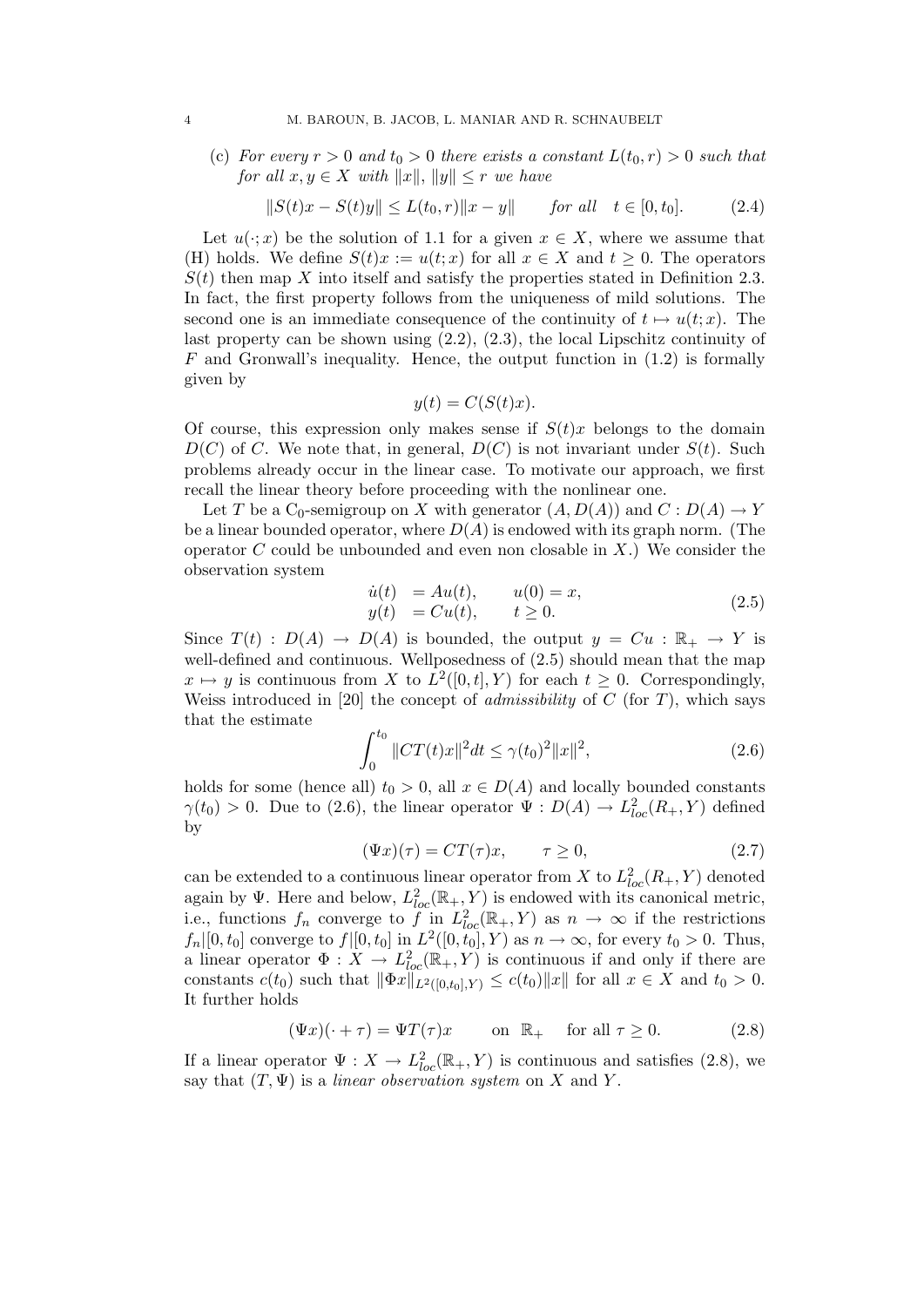Therefore, for an admissible  $C$ , the system  $(2.5)$  possesses the (extended) observation  $\Psi x$  for every  $x \in X$ , where  $\Psi : X \to L^2_{loc}(\mathbb{R}_+, Y)$  is the extension of the operator defined in (2.7) and  $(T, \Psi)$  is an observation system. Conversely, for any given observation system  $(T, \Psi)$ , Weiss constructed in Theorem 3.3 of [20] an admissible observation operator  $C \in \mathcal{L}(D(A), Y)$  such that (2.7) holds. Moreover, he defined the Lebesgue extension of C by

$$
C_{L}x := \lim_{\tau \searrow 0} C \frac{1}{\tau} \int_0^{\tau} T(t)x dt,
$$
\n(2.9)

with domain

$$
D(C_L) := \{ x \in X : \text{ the limit in (2.9) exists} \}.
$$

This definition makes sense for any  $C \in \mathcal{L}(D(A), Y)$  without assuming admissibility. It then holds  $D(A) \subset D(C_L) \subset X$ ,  $Cy = C_Ly$  for all  $y \in D(A)$ , as well as  $T(t)x \in D(C_L)$  and  $\Psi x(t) = C_L T(t)x$  for all  $x \in X$  and a.e.  $t \geq 0$ , see Section 4 in [20]. We note that in [21] another extension of  $C$  (the Yosida extension  $C_{\Lambda}$ ) was introduced. However, for our purposes the Lebesgue extension is more appropriate.

### 3. Locally Lipschitz observation systems

We start with our basic definitions.

Definition 3.1. A locally Lipschitz observation system on the Banach spaces X and Y is a pair  $(S, \Psi)$  (resp.  $(T, \Psi)$ ), where  $S := (S(t))_{t \geq 0}$  (resp.  $T :=$  $(T(t))_{t\geq0}$ ) is a semigroup of locally Lipschitz operators (resp. a linear  $C_0$ semigroup) on X and  $\Psi$  is a family of (possibly nonlinear) operators from X to  $L^2_{loc}([0,\infty), Y)$  such that for every  $t_0, r > 0$  there exists a constant  $k(r, t_0) > 0$ such that

$$
(\Psi x)(\cdot + \tau) = \Psi S(\tau)x \quad (resp. \ (\Psi x)(\cdot + \tau) = \Psi T(\tau)x) \quad on \ \mathbb{R}_{+},
$$
  

$$
\|\Psi x - \Psi y\|_{L^{2}([0,t_{0}],Y)} \leq k(r,t_{0})\|x - y\|,
$$
 (3.1)

for all  $\tau \geq 0$  and  $x, y \in X$  with  $||x||, ||y|| \leq r$ .

**Definition 3.2.** Let S (resp. T) be a semigroup of locally Lipschitz operators (resp. a linear  $C_0$ -semigroup) on X and let  $C : D(C) \rightarrow Y$  be a (possibly nonlinear) operator with dense domain  $D(C)$  in X. We say that C is a locally Lipschitz admissible observation operator for S (resp. T) if, for every  $x \in$  $D(C)$ , it holds  $S(t)x \in D(C)$  (resp.  $T(t)x \in D(C)$ ) for a.e.  $t \geq 0$ , the function  $C(S(\cdot)x): \mathbb{R}_+ \to Y$  (resp.  $CT(\cdot)x : \mathbb{R}_+ \to Y$ ) is strongly measurable and if for every  $t_0 > 0$  and every  $r > 0$  there is a constant  $\gamma(r, t_0) > 0$  such that

$$
\int_0^{t_0} \|CS(t)x - CS(t)y\|_Y^2 dt \le \gamma(r, t_0)^2 \|x - y\|^2,\tag{3.2}
$$

$$
(resp. \int_0^{t_0} \|CT(t)x - CT(t)y)\|_Y^2 dt \le \gamma(r, t_0)^2 \|x - y\|^2)
$$
 (3.3)

for all  $x, y \in D(C)$  with  $||x||, ||y|| < r$ .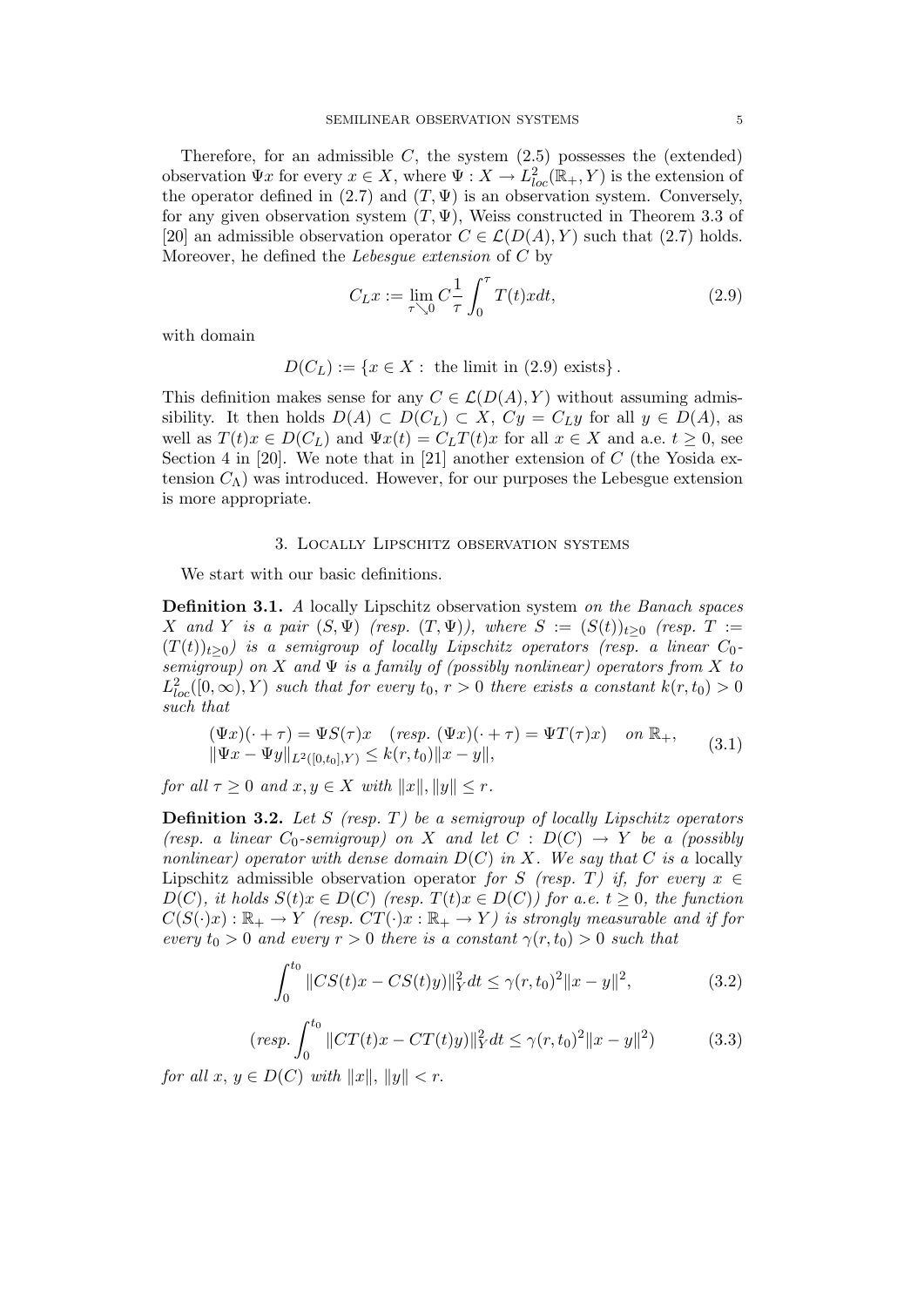**Remark 3.3.** In the linear case with  $D(A) = D(C)$  the above concepts coincide with those recalled in the previous section. In the nonlinear setting we want to avoid the use of the generator A which is a more complicated concept in this case.

Let C be locally Lipschitz admissible for S (resp. T). Then the map  $\Psi$ :  $D(C) \to L^2_{loc}(\mathbb{R}_+, Y), x \mapsto CS(\cdot)x$  (resp.  $x \mapsto CT(\cdot)x$ ), possesses a locally Lipschitz continuous extension from X to  $L^2_{loc}(\mathbb{R}_+, Y)$ . In fact, let  $x \in X$  and  $t_0 > 0$ . Since  $D(C)$  is dense, there exist  $x_n \in D(C)$  converging to x in X as  $n \to \infty$ . Estimate (3.2) (resp. (3.3)) imply that  $\Psi x_n$  is a Cauchy sequence which therefore converges to some z in the complete metric space  $L^2_{loc}(\mathbb{R}_+, Y)$ . If  $x'_n \in D(C)$  converge to x in X, then  $\Psi x'_n$  also converges to z in  $L^2_{loc}(\mathbb{R}_+, Y)$ because of (3.2) and (3.3). So we can extend  $\Psi$  to map from X to  $L^{2}_{loc}(\mathbb{R}_{+},X)$ denoted by the same symbol. Let  $t_0, r > 0$  and  $x, y \in X$  with  $||x||, ||y|| < r$ . There are  $x_n \in D(C)$  and  $y_n \in D(C)$  converging to x and y, respectively. Using  $(3.2)$  and  $(3.3)$  we can then estimate

$$
\begin{array}{ll}\n\|\Psi x - \Psi y\|_{L^2([0,t_0],Y)} &= \lim_{n \to \infty} \|\Psi x_n - \Psi y_n\|_{L^2([0,t_0],Y)} \\
&\leq \gamma(r,t_0) \lim_{n \to \infty} \|x_n - y_n\| = \gamma(r,t_0) \|x - y\|.\n\end{array}
$$

Hence,  $\Psi$  is locally Lipschitz continuous on X. We further obtain

$$
\Psi x(\tau + \cdot) = \lim_{n \to \infty} \Psi x_n(\tau + \cdot) = \lim_{n \to \infty} \Psi S(\tau) x_n = \Psi S(\tau) x
$$

in  $L^2_{loc}(\mathbb{R}_+, X)$ . We state this result as a lemma.

**Lemma 3.4.** Let  $C$  be a locally Lipschitz admissible observation operator for  $S$ (resp. T). There there exists a locally Lipschitz continuous extension  $\Psi: X \longrightarrow$  $L^2_{loc}([0,\infty), Y)$  of the map  $x \mapsto CS(\cdot)x$  (resp.  $x \mapsto CT(\cdot)x$ ) defined on  $D(C)$ . Moreover,  $(S, \Psi)$  (resp.  $(T, \Psi)$ ) is a locally Lipschitz observation system.

For a given locally Lipschitz observation system we can now construct a pointwise representation in terms of an observation operator.

**Definition 3.5.** For a locally Lipschitz observation system  $(S, \Psi)$  (resp.  $(T, \Psi)$ ) we define

$$
\widetilde{C}x = \lim_{\tau \downarrow 0} \frac{1}{\tau} \int_0^\tau (\Psi x)(t) dt, \tag{3.4}
$$

for  $x \in D(\widetilde{C}) := \{x \in X : \text{the limit in (3.4) exists in } Y\}.$ 

The next representation result extends Theorem 4.5 of [20] to locally Lipschitz observation systems.

**Theorem 3.6.** Let  $(S, \Psi)$  (resp.  $(T, \Psi)$ ) be a locally Lipschitz observation system, and let  $\widetilde{C}: D(\widetilde{C}) \to Y$  be the nonlinear operator defined by (3.4). Then, for all  $x \in X$  and  $t \geq 0$  we have  $S(t)x \in D(\widetilde{C})$  (resp.  $T(t)x \in D(\widetilde{C})$ ) if and only if

$$
\frac{1}{\tau}\int_0^\tau (\Psi x)(t+s)\,ds \quad converges \ as \ \ \tau \searrow 0.
$$

If this is the case, then the limit equals  $CS(t)x$  (resp.  $CT(t)x$ ). We thus obtain  $(\Psi x)(t) = \widetilde{C}S(t)x$  (resp.  $(\Psi x)(t) = \widetilde{C}T(t)x$ ) for almost every  $t \geq 0$ , namely for all Lebesque points  $t > 0$  of  $\Psi x$ .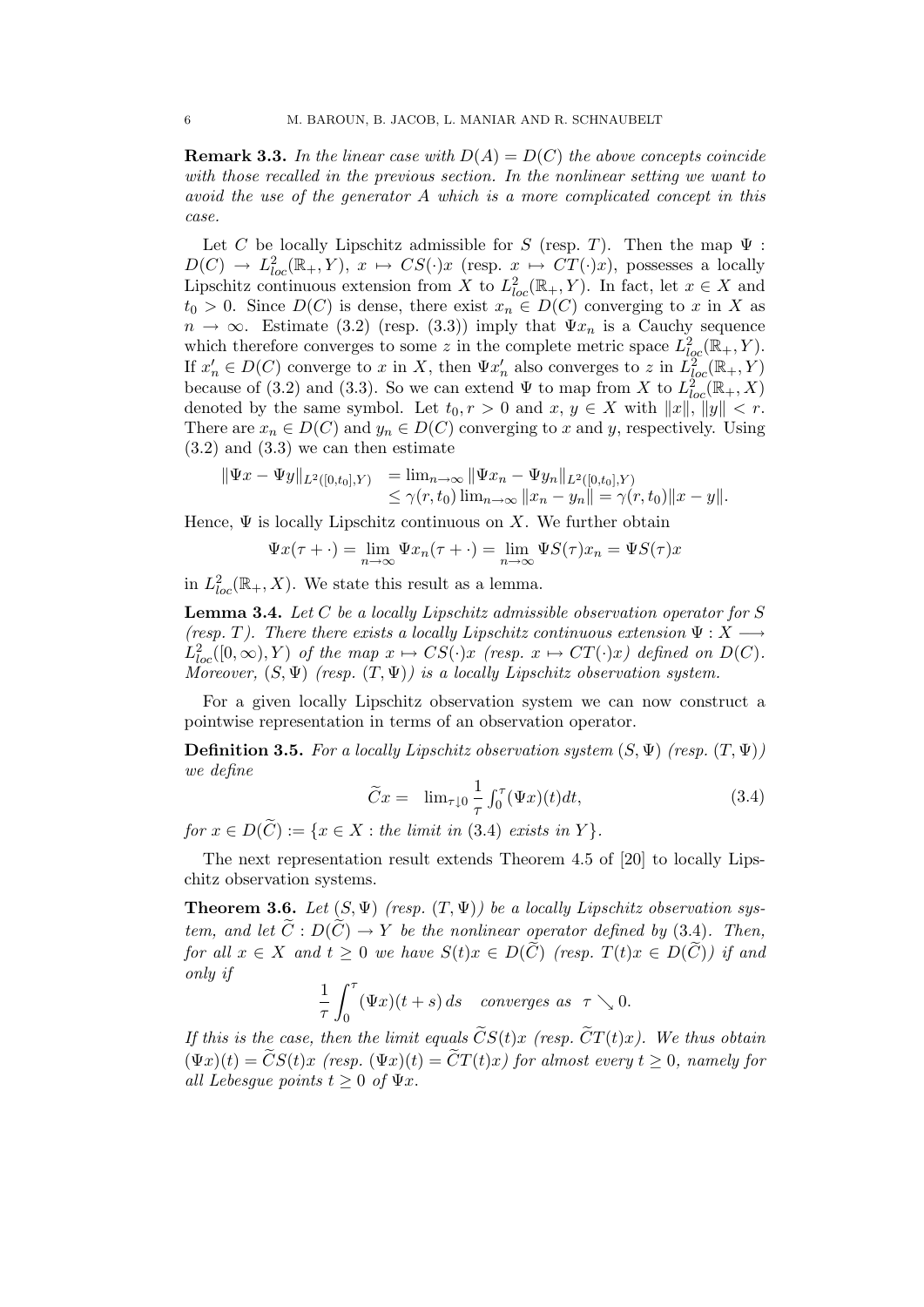Proof. The theorem follows from the identity

$$
\frac{1}{\tau} \int_0^\tau (\Psi S(t)x)(r) dr = \frac{1}{\tau} \int_0^\tau (\Psi x)(t+r) dr
$$

and the fact that this limit exists for almost every  $t \geq 0$  since  $\Psi x$  is locally integrable. This proof also works in the linear case.  $\Box$ 

In particular,  $\tilde{C}$  is an locally Lipschitz admissible observation operator for S (resp. T). According to Lemma 3.4,  $\tilde{C}$  and S (resp. T) generate an observation system  $(S, \widetilde{\Psi})$  (resp.  $(T, \widetilde{\Psi})$ ). It is easy to see that, in fact,  $\Psi = \widetilde{\Psi}$ . We say that the operator  $\tilde{C}$  represents the observation system  $(S, \Psi)$  (resp.  $(T, \Psi)$ ).

In a second step we now consider the special case of the semilinear system  $(1.1)$  and  $(1.2)$ , where we assume in addition that C is linear. So let  $(T, \Psi)$  be a linear observation system with observation operator C and Lebesgue extension  $C_L$  and  $(S(t))_{t>0}$  the semigroup of locally Lipschitz operators solving (1.1) in the mild sense. Recall from Section 2 that  $\Psi x = C_L T(\cdot) x$ .

In order to describe the output of  $(1.1)$  and  $(1.2)$ , we define

$$
\Psi_F x = \Psi x + C_L \mathbb{K} F(S(\cdot)x) \tag{3.5}
$$

for all  $x \in X$ , where  $\mathbb{K}f(t) := \int_0^t T(t-s)f(s)ds$  for  $f \in L^1_{loc}(\mathbb{R}_+, X)$  and  $t \geq 0$ . Observe that  $F(S(\cdot)x)$  is locally bounded due to (H) and (2.3). We recall from Proposition 2.11 in [18] (and its proof) that  $\mathbb{K} f(t) \in D(C_L)$  for a.e.  $t \geq 0$ ,  $C_L \mathbb{K} f : \mathbb{R}_+ \to Y$  is strongly measurable and

$$
||C_L \mathbb{K}f||_{L^2([0,t_0],Y)} \le c(t_0)t_0^{\frac{1}{2}} ||f||_{L^2([0,t_0],X)}
$$
\n(3.6)

for all  $f \in L^2_{loc}(\mathbb{R}_+, X)$  and  $t_0 > 0$ , where  $c(t_0) = \gamma(t_0 + 1)$  and  $\gamma$  is given by (2.6). (Hence,  $c : \mathbb{R}_+ \to \mathbb{R}_+$  is locally bounded.) We now show that  $(\Psi_F, S)$  is a locally Lipschitz observation system represented by  $C_L$ .

**Theorem 3.7.** Let  $(T, \Psi)$  be a linear observation system with observation operator  $C \in \mathcal{L}(D(A), Y)$ ,  $F : X \to X$  be locally Lipschitz, and  $S(\cdot)$  solve (1.1). Assume that (H) holds. Define  $\Psi_F$  as in (3.5). Then,  $(\Psi_F, S)$  is a locally Lipschitz observation system which is represented by the Lebesque extension  $C_L$ .

*Proof.* Let  $t_0 > 0$  and  $r > 0$ , and take  $x, y \in X$  with  $||x||, ||y|| \leq r$ . Using the assumptions,  $(3.6)$  and  $(2.4)$ , we can estimate

$$
\begin{aligned} \|\Psi_F x - \Psi_F y\|_{L^2([0,t_0],Y)} &\leq \|\Psi(x - y)\|_{L^2([0,t_0],Y)} \\ &+ \|C_L \mathbb{K}[F(S(\cdot)x) - F(S(\cdot)y)]\|_{L^2([0,t_0],X)} \\ &\leq c \|x - y\| + c(t_0)t_0^{\frac{1}{2}} \|F(S(\cdot)x) - F(S(\cdot)y)\|_{L^2([0,t_0],X)} \\ &\leq c \|x - y\| + c(r,t_0)t_0^{\frac{1}{2}} \|S(\cdot)x - S(\cdot)y\|_{L^2([0,t_0],X)} \\ &\leq c(r,t_0) \|x - y\|. \end{aligned}
$$

Let  $t \geq 0$ . For a.e.  $\tau \geq 0$ , the formulas (3.5) and (2.2) lead to

$$
\begin{array}{ll} (\Psi_F x)(t+\tau) & = C_L T(\tau)T(t)x + C_L \int_t^{t+\tau} T(t+\tau-s)F(S(s)x)) \, ds \\ & + C_L T(\tau) \int_0^t T(t-s)F(S(s)x)) \, ds \\ & = C_L T(\tau)S(t)x + C_L \int_0^{\tau} T(\tau-s)F(S(s)S(t)x)) \, ds \\ & = (\Psi_F(S(t)x))(\tau). \end{array}
$$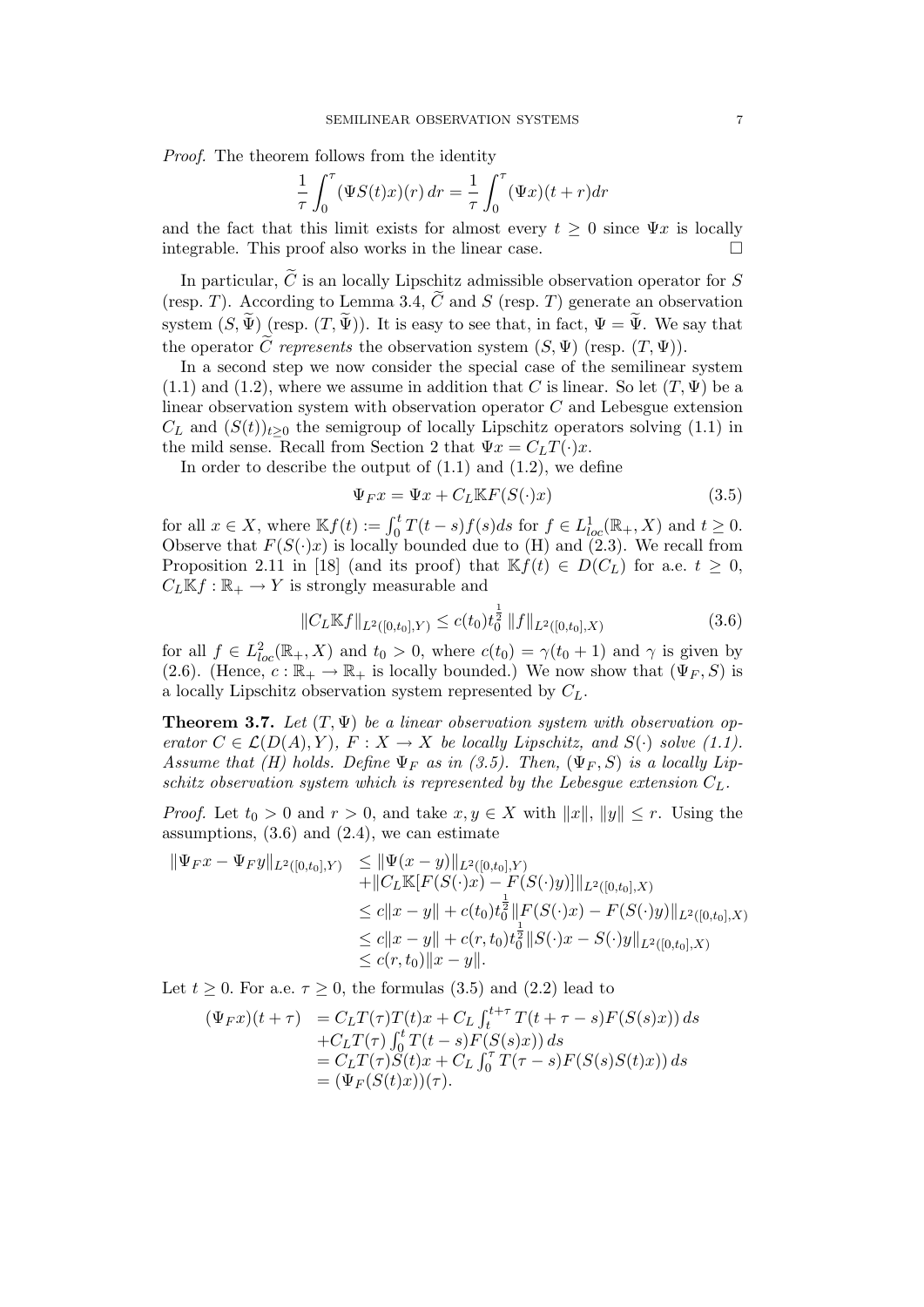So we have shown that  $(\Psi_F, S)$  is a locally Lipschitz observation system. For the second assertion, let  $x \in X$  and  $t \in (0,1]$ . Equation (3.5) yields

$$
\frac{1}{t} \int_0^t (\Psi_F x)(s) \, ds = \frac{1}{t} \int_0^t (\Psi x)(s) \, ds + \frac{1}{t} \int_0^t C_L \mathbb{K} F(S(\cdot)x)(s) \, ds.
$$

The second integral on the right hand side is denoted by  $J(t)$ . From Hölder's inequality and estimate (3.6) we deduce that

$$
||J(t)|| \leq t^{-\frac{1}{2}} ||C_L \mathbb K F(S(\cdot)x)||_{L^2([0,t],Y)} \leq c ||F(S(\cdot)x)||_{L^2([0,t],X)} \longrightarrow 0
$$

as  $t \to 0$ . We then conclude that  $D(\tilde{C}) = D(C_L)$  and  $\tilde{C}x = C_L x$ , where  $\tilde{C}$ represents  $\Psi_F$ .

#### 4. EXACT OBSERVABILITY

Again we start with our basic definitions in the linear and the nonlinear case.

**Definition 4.1.** Let  $C \in \mathcal{L}(D(A), Y)$  be an admissible observation operator for the linear  $C_0$ -semigroup T with generator A. The system (2.5) is called exactly observable in time  $\tau > 0$  if there is a constant  $\kappa > 0$  such that

$$
||CT(\cdot)x||_{L^2([0,\tau],Y)} \ge \kappa ||x|| \quad \text{for all } x \in D(A). \tag{4.1}
$$

**Definition 4.2.** Let  $C: D(C) \rightarrow Y$  be an locally Lipschitz admissible observation operator for the semigroup S of locally Lipschitz operators solving  $(1.1)$ . The system (1.1) and (1.2) is called locally exact observable in time  $\tau > 0$  at  $x_0 \in D(C)$  (or on  $B(x_0, r_0)$ ) if there are numbers  $r_0, \kappa > 0$  such that

$$
||CS(\cdot)x - CS(\cdot)y||_{L^{2}([0,\tau],Y)} \ge \kappa ||x - y|| \tag{4.2}
$$

for all  $x, y \in D(C)$  with  $||x_0 - x|| \le r_0$  and  $||x_0 - y|| \le r_0$ .

**Remark 4.3.** One can see that the linear system  $(2.5)$  is exactly observable if and only if is locally exact observable at some  $x_0$ , see the proof of Theorem 4.4 below.

We now establish a robustness result for exact observability in the semilinear case. Observe that  $x_0$  is fixed point for the semilinear problem (1.1), i.e.,  $S(t)x_0 = x_0$  holds for all  $\geq 0$ , if and only if  $x_0 \in D(A_0)$  and  $Ax_0 = -F(x_0)$ . In particular,  $x_0 = 0$  is a fixed point for (1.1) if and only if  $F(0) = 0$ .

**Theorem 4.4.** Let  $C \in \mathcal{L}(D(A), Y)$  be an admissible linear observation operator for the  $C_0$ -semigroup T with generator A. Let  $F: X \to X$  be locally Lipschitz and S be the nonlinear semigroup solving 1.1. Assume that  $(H)$  holds. Let  $x_0 \in D(A)$  satisfy  $Ax_0 = -F(x_0)$  and denote by  $L_0(r)$  the Lipschitz constant of F on the ball  $B(x_0, r)$  in X. Then there are constants  $L_1, L_2 > 0$  such that the following assertions hold.

- (a) If the linear system (2.5) is exactly observable in time  $\tau > 0$  and if there is an  $\tilde{r} > 0$  with  $L_0(\tilde{r}) < L_1$ , then the nonlinear system (1.1) and (1.2) is locally exact observable in time  $\tau$ .
- (b) If the nonlinear system  $(1.1)$  and  $(1.2)$  is locally exact observable in time  $\tau > 0$  on the ball  $B(x_0, r_0)$  and there is an  $\tilde{r} \in (0, r_0)$  with  $L_0(\tilde{r}) < L_2$ , then the linear system (2.5) is exactly observable in time  $\tau$ .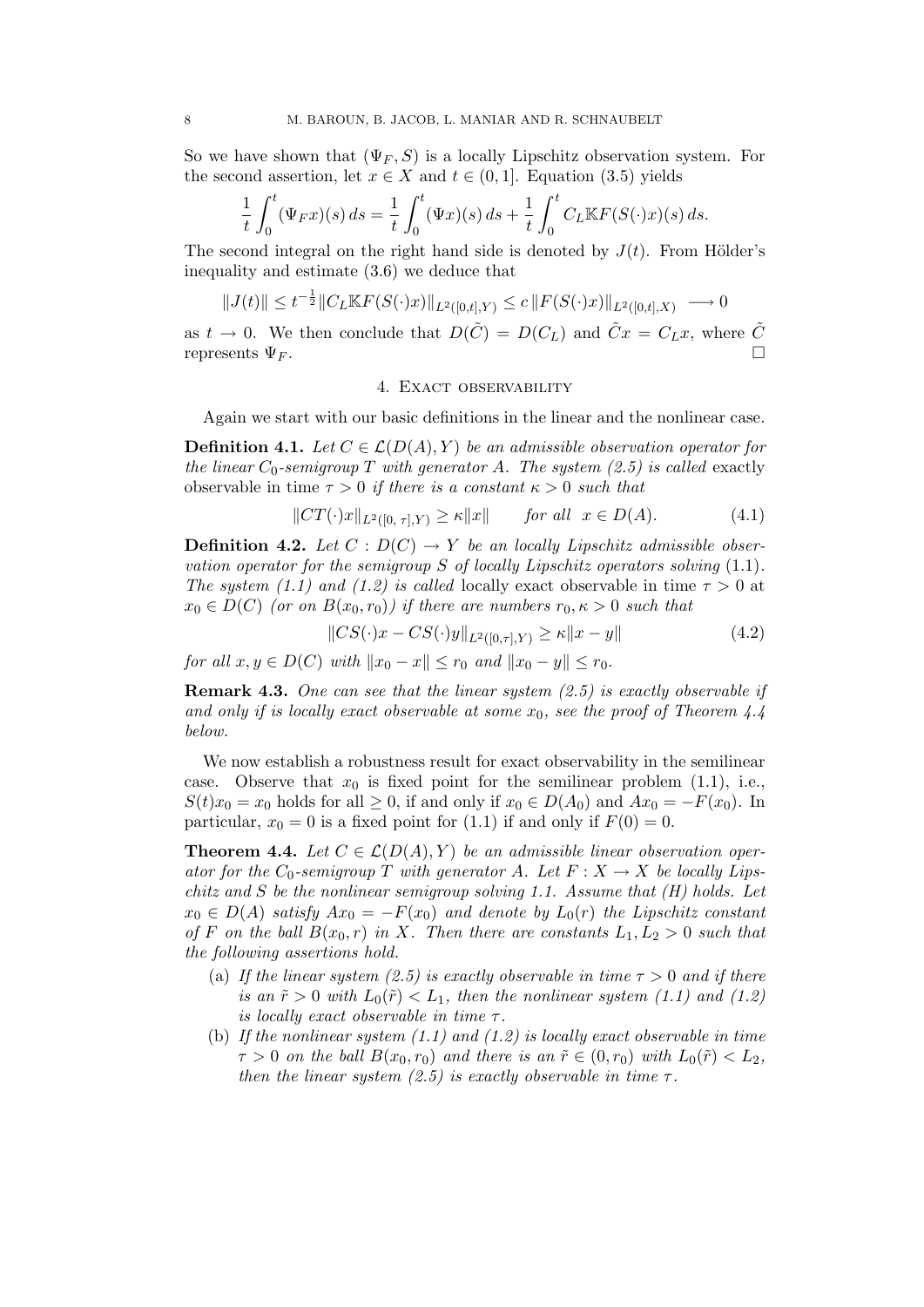*Proof.* We first establish certain Lipschitz estimates for S near  $x_0$ . Fix an  $R > 0$ and take any  $r \in (0, R)$ . Let  $\rho \in (0, r)$ ,  $x, y \in B(x_0, \rho)$ , and  $t \in [0, \tau]$ . Let  $t_1 > 0$  be the supremum of  $t \in [0, \tau]$  such that  $||S(s)x-x_0|| < r$  for all  $s \in [0, t]$ . The formula  $(2.2)$  and estimate  $(2.1)$  then imply the inequality

$$
||S(t)x - x_0|| = ||S(t)x - S(t)x_0|| \le Me^{\omega \tau} ||x - x_0|| + Me^{\omega \tau} \int_0^t L_0(r) ||S(s)x - x_0|| ds
$$

for all  $0 \le t < t_1$ . From Gronwall's inequality it follows that

$$
||S(t)x - x_0|| \le Me^{\omega \tau} \exp(M e^{\omega \tau} L_0(r) \tau)\rho
$$

for all  $0 \le t < t_1$ . Choosing a sufficiently small  $\rho = \rho(r) > 0$  we thus obtain  $||S(t_1)x - x_0|| < r$  so that  $t_1 = \tau$  and  $S(t)x \in B(x_0, r)$  for all  $t \in [0, \tau]$ . Using again (2.2), we can now deduce the Lipschitz estimate

$$
||S(t)x - S(t)y|| \le Me^{\omega \tau} \exp(M e^{\omega \tau} L_0(r) \tau)||x - y|| =: k(R)||x - y||
$$

if  $||x - x_0||, ||y - x_0|| \le \rho(r) < r$  and  $t \in [0, \tau]$ .

We now assume that the system (2.5) is exactly observable in time  $\tau > 0$ with constant  $\kappa > 0$ . Formula (3.5) yields

$$
C_L T(t)(x-y) = C_L S(t)x - C_L S(t)y - C_L \int_0^t T(t-\sigma)[F(S(\sigma)x) - F(S(\sigma)y)] d\sigma.
$$

Using (3.6) and the above estimates, we then deduce that

$$
\|C_L \tT(\cdot)x - C_L T(\cdot)y\|_{L^2([0,\tau],Y)}\n\leq \|C_L S(\cdot)x - C_L S(\cdot)y\|_{L^2([0,\tau],Y)} + c(\tau) \|F(S(\cdot)x) - F(S(\cdot)y)\|_{L^2([0,\tau],X)}\n\leq \|C_L S(\cdot)x - C_L S(\cdot)y\|_{L^2([0,\tau],Y)} + c(\tau)L_0(r) \|S(\cdot)x - S(\cdot)y\|_{L^2([0,\tau],X)}\n\leq \|C_L S(\cdot)x - C_L S(\cdot)y\|_{L^2([0,\tau],Y)} + L_0(r)c_1(\tau)k(R)\|x - y\|_X
$$

for  $x, y \in B(x_0, \rho(r))$  and  $t \in [0, \tau]$ . Thus, if  $L_0(\tilde{r})c_1(\tau)k(R) \leq \kappa/2$  for some  $\tilde{r} > 0$ , the observability of C and T yields

$$
\|C_L S(\cdot)x - C_L S(\cdot)y\|_{L^2([0,\tau],Y)}\geq \|C_L T(\cdot)x - C_L T(\cdot)y\|_{L^2([0,\tau],Y)} - c_1(\tau)k(R)L_0(\tilde{r})\|x - y\| \geq \frac{\kappa}{2} \|x - y\|
$$

for all  $x, y \in X$  with  $||x - x_0||, ||y - x_0|| \le \rho(\tilde{r}).$ 

To prove part (b) we proceed in the same way, but we require in addition that  $0 < \rho < r_0$  and take  $y = x_0$ . We thus obtain

$$
||C_L T(\cdot)(x - x_0)||_{L^2([0,\tau],Y)} \ge \frac{\kappa}{2} ||x - x_0||
$$

for all x in a ball around  $x_0$ . By linearity, this estimate implies the exact observability of the linear system  $(2.5)$ .

## 5. Applications

In this section we give examples for the main theorems of this paper.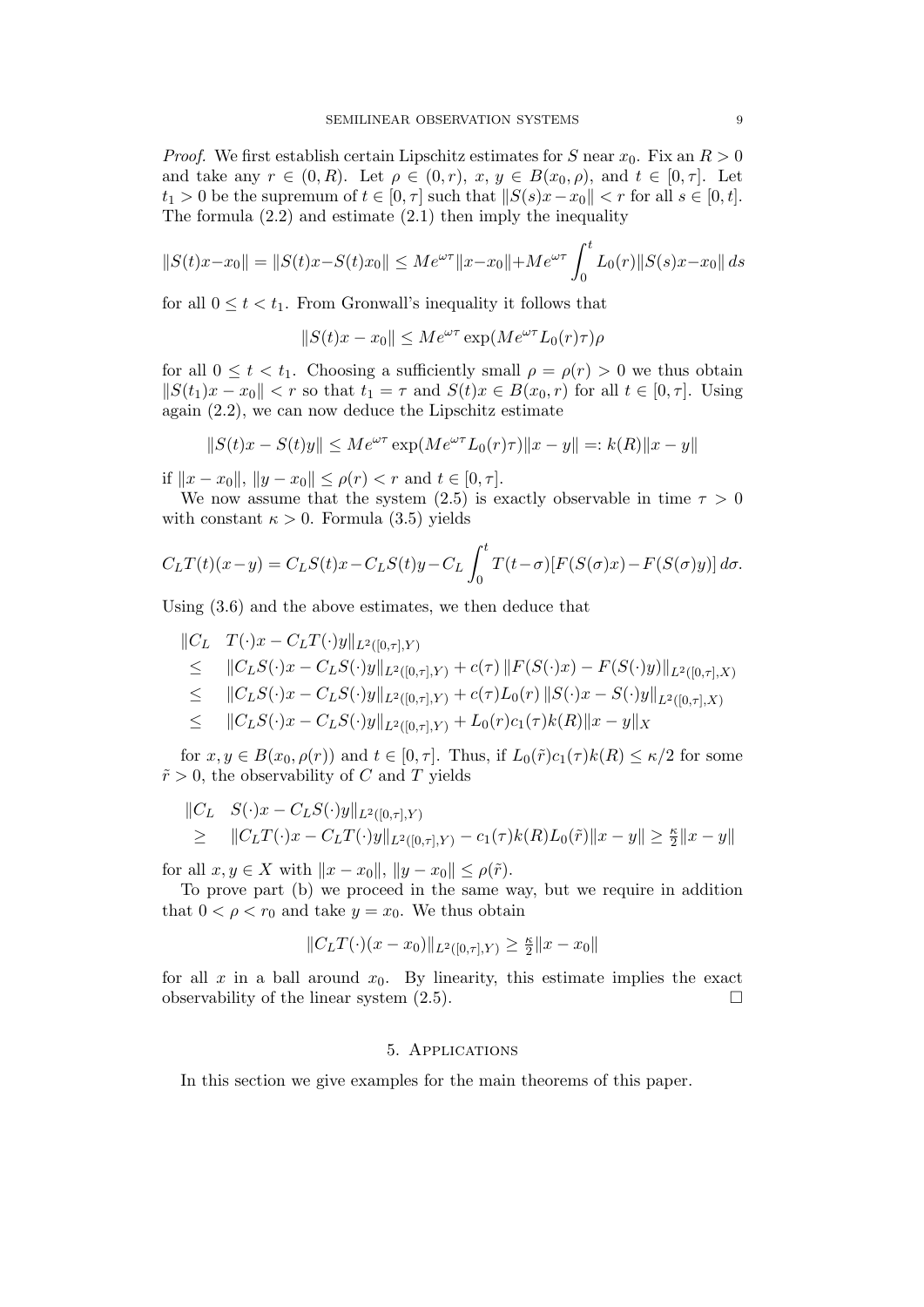**Example 5.1.** Let  $\Omega \subset \mathbb{R}^N$  be a bounded domain with boundary  $\partial \Omega \in C^4$  and let  $\Gamma$  be an open subset of  $\partial\Omega$ . Consider the damped nonlinear beam equation

$$
\begin{cases}\nu_{tt} + \Delta^2 u - 2\beta \Delta u_t - f\left(\int_{\Omega} |\nabla u|^2 dx\right) \Delta u = 0, \ x \in \Omega, t > 0, \\
u(t, x) = 0, \ x \in \partial\Omega, \ t \ge 0, \\
\Delta u(t, x) = 0, \ x \in \partial\Omega, \ t \ge 0, \\
u(0, x) = u_0(x), \ u_t(0, x) = u_1(x), \ x \in \Omega\n\end{cases}
$$
\n(5.1)

with  $\beta > 0$  and the output function

$$
y(t) = u_t|_{\Gamma}.\tag{5.2}
$$

Equation  $(5.1)$  arise in the mathematical study of structural damped nonlinear vibrations of a string or a beam and was considered in [7, 19] and references therein.

Let  $H = L^2(\Omega)$  and  $A\phi = \Delta^2 \phi$  with  $D(A) = H^4(\Omega)$ :  $u = \Delta u = 0$  on  $\partial \Omega$ . It is known that A is a self adjoint, positive, boundedly invertible operator and that

$$
H_{\frac{1}{2}} := D(A^{\frac{1}{2}}) = H^{2}(\Omega) \cap H_{0}^{1}(\Omega).
$$

Let  $H_{-\frac{1}{2}}$  be the dual space of  $H_{\frac{1}{2}}$  for the pivot space H.

Set  $v = u_t$  and  $Z(t) = \begin{pmatrix} u(t) \\ v(t) \end{pmatrix}$  $v(t)$  $\bigg)$ . We can then rewrite the problem  $(5.1)$  $(5.2)$  as the abstract first order ordinary differential equation in the Hilbert space  $X = H_{\frac{1}{2}} \times H$ 

$$
\begin{cases}\n\frac{d}{dt}Z(t) = \mathcal{A}Z(t) + F(Z(t)), Z(0) = Z_0, \\
y(t) = \mathcal{C}Z(t).\n\end{cases}
$$
\n(5.3)

Here the linear operator

$$
\mathcal{A}: \mathcal{D}(\mathcal{A}) \subset H_{\frac{1}{2}} \times H \to H_{\frac{1}{2}} \times H,
$$

is given by

$$
\mathcal{A} = \begin{pmatrix} 0 & I \\ -A & -D \end{pmatrix}, \ \mathcal{D}(\mathcal{A}) = \mathcal{D}(A) \times \mathcal{D}(A^{\frac{1}{2}}),
$$

where the damping operator  $D: H_{\frac{1}{2}} \to H$  defined by  $D = 2\beta A^{\frac{1}{2}}$  is bounded and positive. Furthermore, we set

$$
\mathcal{C} = (0, C) \quad \text{and} \quad C\phi = \phi|_{\Gamma} \quad \text{for} \ \phi \in H_{\frac{1}{2}}
$$

and define  $F: H_{\frac{1}{2}} \times H \to H_{\frac{1}{2}} \times H$  by

$$
F\left(\left(\begin{array}{c}u\\v\end{array}\right)\right)=\left(\begin{array}{c}0\\f\left(\int_{\Omega}|\nabla u|^2dx\right)\Delta u\end{array}\right).
$$

For  $z \in H_{\frac{1}{2}}$ , we have

$$
\langle Dz, z \rangle_{H_{-\frac{1}{2}} \times H_{\frac{1}{2}}} = \langle 2\beta A^{\frac{1}{2}}z, z \rangle_H = 2\beta \|z\|_{H_0^1(\Omega)} \ge \frac{2\beta}{c} \|z\|_{L^2(\Gamma)},
$$

for some  $c > 0$  by the trace theorem (see e.g. Theorem 2.5.4 in [14]). Hence, the assumptions  $(A1)$ - $(A3)$  of [9, Proposition 4.1] are satisfied, and thus the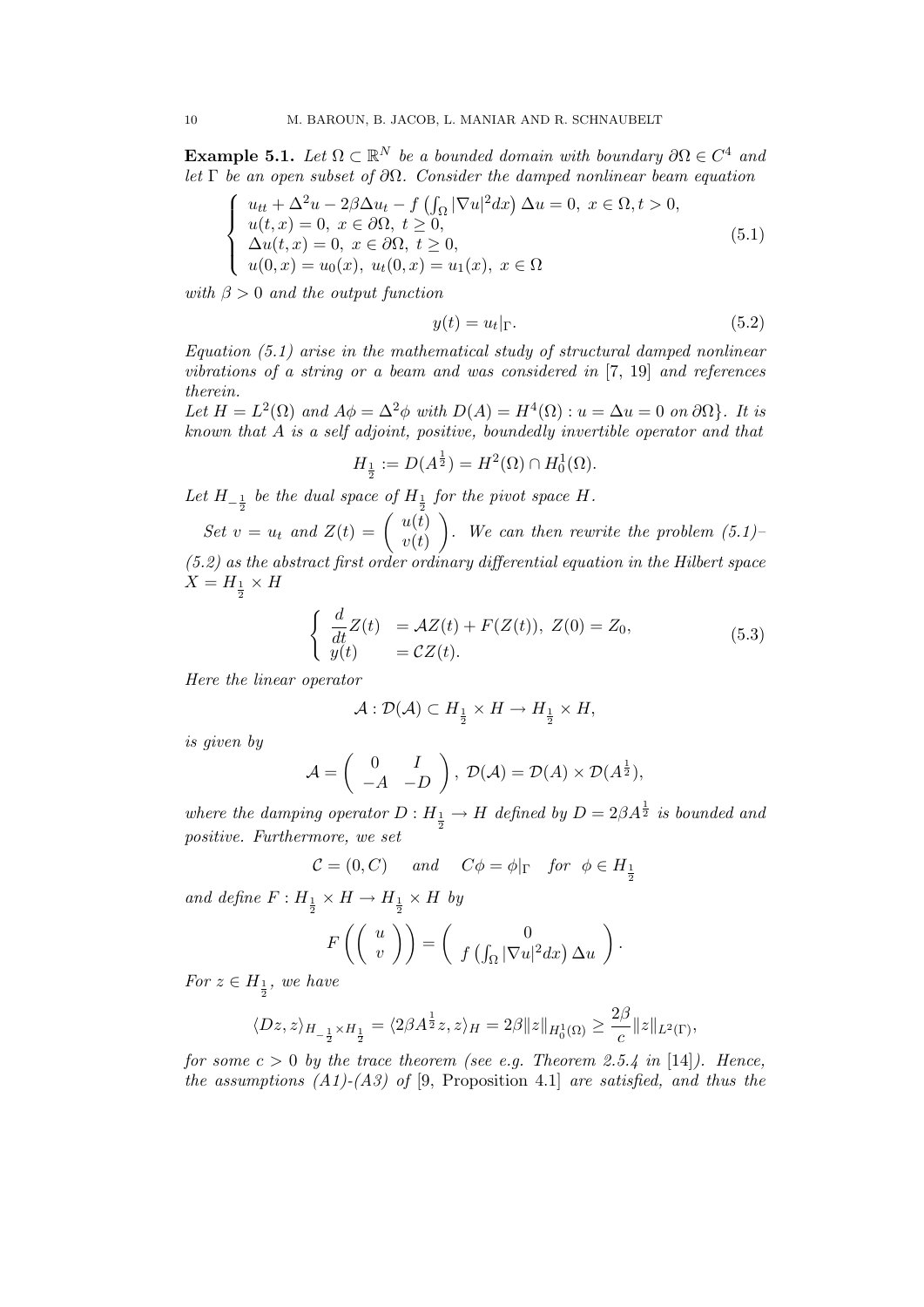observation operator  $\mathcal C$  is infinite-time admissible for the semigroup generated by  $\mathcal{A}$ .

Assuming  $f : [0, \infty) \to \mathbb{R}$  locally Lipschitz and bounded, the mapping F is locally Lipschitz continuous on  $H_1 \times H$  and of linear growth. Theorem 3.7 now implies that the Lebesgue extension of  $\mathcal C$  with respect to the semigroup generated by A is an admissible observation operator for the problem  $(5.1)$ - $(5.2)$ .

**Example 5.2.** Let  $\Omega$  be a bounded open subset of  $\mathbb{R}^N$  with boundary  $\partial \Omega \in C^4$ . We consider the following semilinear thermo-elastic system

$$
\begin{cases}\nw_{tt} + \Delta^2 w + \alpha \Delta \theta = f\left(\int_{\Omega} |\nabla w|^2 dx\right) \Delta w, \ x \in \Omega, t > 0, \\
\theta_t - \Delta \theta + \sigma \theta - \alpha \Delta w_t = 0, \ x \in \Omega, t > 0,\n\end{cases} \tag{5.4}
$$

with the boundary and initial conditions

$$
\begin{cases}\n\theta(t,x) = w(t,x) = \frac{\partial w}{\partial \nu}(t,x) = 0, \ x \in \partial \Omega, \ t \ge 0 \\
w(0,x) = w_0(x), \ w_t(0,x) = w_1(x), \ \theta(0,x) = \theta_1(x), \ x \in \Omega\n\end{cases}
$$
\n(5.5)

and the output function

$$
y(t,x) = -\nabla\theta(t,x), \quad t \ge 0, \ x \in \Omega.
$$
 (5.6)

Here, the coupling parameter  $\alpha$  is positive and the constant  $\sigma$  is non negative. Controllability of corresponding linear system of  $(5.4)$ – $(5.5)$  with various boundary conditions and controls are well studied, see [1, 8, 12].

We define the linear operators  $A_0 = \Delta^2$  and  $A_D = -\Delta$  on  $L^2(\Omega) \to L^2(\Omega)$ with the domains

$$
D(A_0) = H^4(\Omega) \cap H_0^2(\Omega) \qquad and \qquad D(A_D) = H^2(\Omega) \cap H_0^1(\Omega).
$$

It is well known that  $A_0$  and  $A_D$  are selfadjoint positive operators and that

$$
D(A_0^{\frac{1}{2}}) = H_0^2(\Omega)
$$
 and  $D(A_D^{\frac{1}{2}}) = H_0^1(\Omega)$ .

We introduce the Hilbert space  $\mathbb{H} := D(A_0^{\frac{1}{2}}) \times L^2(\Omega) \times L^2(\Omega)$ , equipped with its natural inner product. Set  $v = w_t$  and

$$
z(t) = \begin{pmatrix} w(t) \\ v(t) \\ \theta(t) \end{pmatrix}, \ z_0 = \begin{pmatrix} w_0 \\ v_0 \\ \theta_0 \end{pmatrix}.
$$

The system  $(5.4)$ - $(5.5)$  can be rewritten as an abstract semilinear evolution equation in H of the form

$$
z_t = Az + F(z), \ \ z(0) = z_0 \in \mathbb{H},
$$

with the output function

$$
y(t) = Cz(t),
$$

where A is the linear operator defined by

$$
A = \begin{pmatrix} 0 & I & 0 \\ -A_0 & 0 & \alpha A_D \\ 0 & -\alpha A_D & -A_D - \sigma I \end{pmatrix}
$$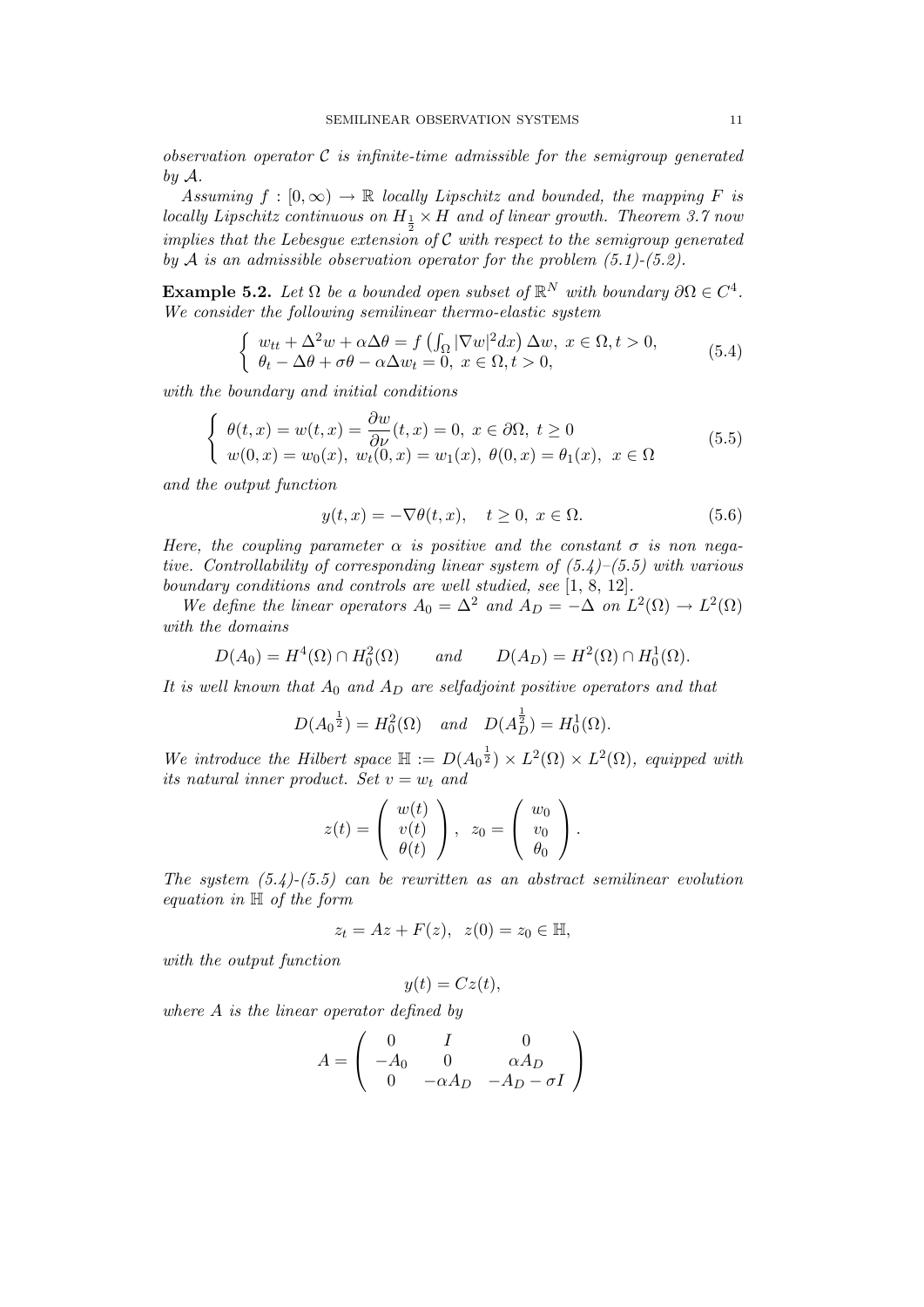with domain  $D(A) = D(A_0) \times D(A_0^{\frac{1}{2}}) \times D(A_D)$ , and the observation operator  $C: D(A) \to Y = 0 \times 0 \times (L^2(\Omega))^N$ ,  $C = (0, 0, -\nabla)$ . Further  $F: \mathbb{H} \to \mathbb{H}$  is the nonlinear operator given by

$$
F\left(\left(\begin{array}{c}w\\v\\ \theta\end{array}\right)\right)=\left(\begin{array}{c}0\\f\left(\int_{\Omega}|\nabla w|^{2}dx\right)\Delta w\\0\end{array}\right).
$$

In Proposition 2.1 of [1], it was shown that A generates a  $C_0$  semigroup of contractions on the Hilbert space  $\mathbb{H}$ . Proposition 2.7 of [1] also implies that C is admissible with respect to A. Finally, in Section 3 of  $[2]$  the pair  $(A, C)$ was proved exactly observable. If we assume that  $f : [0, +\infty) \to \mathbb{R}$  is bounded and locally Lipschitz continuous, then  $F$  is locally Lipschitz on  $\mathbb H$  and satisfies assumption (H). Moreover,  $F(0) = 0$ . Using Theorem 4.4 we deduce that the problem  $(5.4)$ – $(5.6)$  is locally exactly observable at  $w_0 = \theta_0 = 0$ .

#### **REFERENCES**

- [1] G. Avalos, 'Exact controllability of thermoelastic system with control in the thermal component only',Differential Integral Equations 13 (2000), 613-630.
- [2] K. Balachandran and J. P. Dauer, 'Controllability of nonlinear systems in Banach spaces: a survey', J. Optim. Theory Appl. 115 (2002),7-28.
- [3] M. Baroun and B. Jacob, 'Admissibility and observability of observation operators for semilinear problems', Integral Equations Operator Theory 64 (2009),1-20.
- [4] S. Boulite, A. Idrissi and L. Maniar, 'Controllability of semi-linear non-autonomous boundary evolution equations', Int. J. Evol. Eq. 1 (2005), 191-201.
- [5] J.-M. Coron, 'Control and Nonlinearity', American Math. Society, Providence (RI), 2007.
- [6] R. F. Curtain and G. Weiss, 'Well posedness of triples of operators (in the sense of linear systems theory)', International Series of Numerical Mathematics 91, Birkhäuser-Verlag, (1989), 41-58.
- [7] Luiz Augusto F. de Oliveira, 'On reaction-diffusion systems' Electron. J. Differential Equations,24, (1998).
- [8] L. de Teresa and E. Zuazua, 'Controllability for the linear system of thermoelastic plates', Advances in Differential Equations, Vol. 1, 3 (1996), 369-402.
- [9] B. Jacob, K. Morris and C. Trunk, 'Minimum-phase infinite-dimensional second-order systems',IEEE Trans. Automat. Control, 52(2007), 1654-1665.
- [10] B. Jacob and J.R. Partington, 'Admissibility of control and observation operators for semigroups: a survey', In: J.A. Ball, J.W. Helton, M. Klaus, L. Rodman (Eds.), Current Trends in Operator Theory and its Applications, Proceedings of IWOTA 2002, Operator Theory: Advances and Applications, vol. 149, Birkhäuser, Basel, 199-221.
- [11] J. Klamka, 'Controllability of Dynamical Systems', Kluwer Academic, Dordrecht, 1991.
- [12] J. Lagnese, 'The reachability problem for thermoelastic plates', Arch. Rational Mech., 112 (1990), 223-267.
- [13] I. Lasiecka and R. Triggiani, 'Exact controllability of semilinear abstract systems with applications to waves and plates boundary control problems', Appl. Math. Optim. 23 (1991), 109-154.
- [14] J.-L. Lions and E. Magenes, 'Non-Homogeneous Boundary Value Problems and Applications', Vol. I. Springer-Verlag, Berlin, 1972.
- [15] K. G. Magnusson, 'Observability of Nonlinear Systems', IMA J. Math. Control Information 1 (1984), 339-358.
- [16] A. Pazy, 'Semigroups of Linear Operators and Applications to Partial Differential Equations', Springer-Verlag, New York, 1983.
- [17] D. Salamon, 'Infinite-dimensional linear systems with unbounded control and observation: a functional analytic approach',Trans. Amer. Math. Soc. 300 (1987), 383-431.